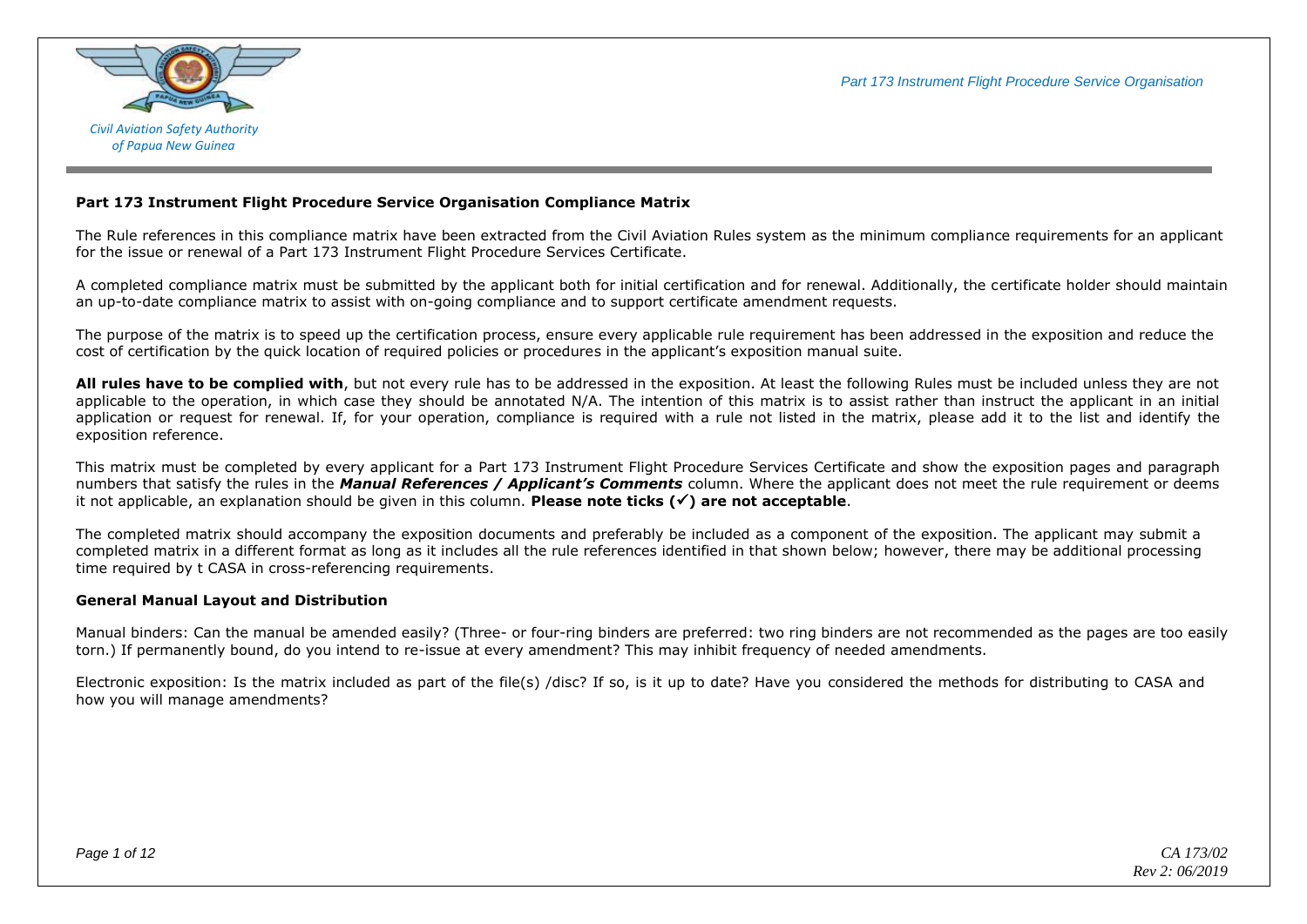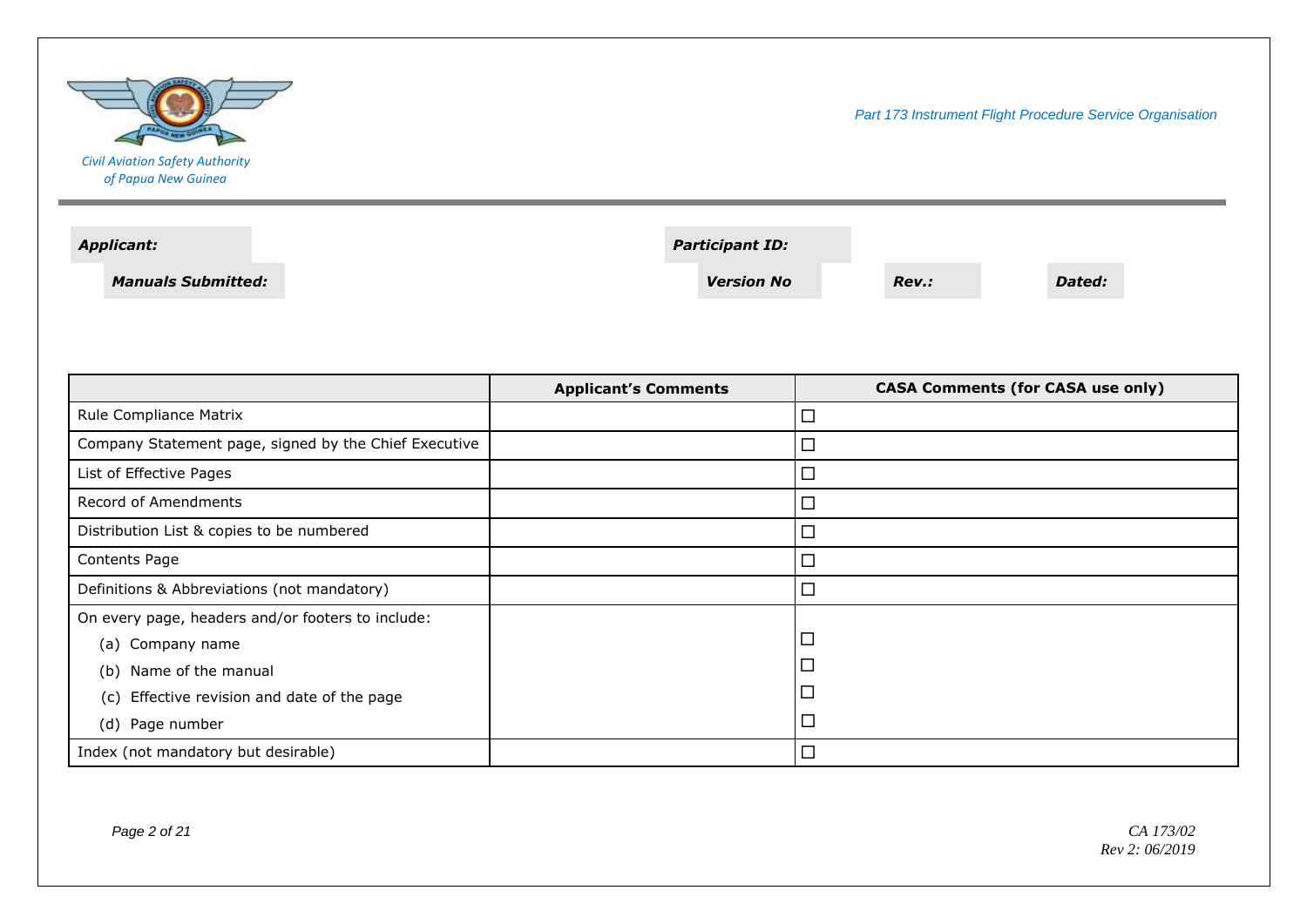

| <b>Civil Aviation Safety Authority</b> |  |
|----------------------------------------|--|
| of Papua New Guinea                    |  |

| <b>Rule Reference</b>                                       | <b>Manual References / Applicant's Comments</b>                         | <b>CASA Review &amp; Comments (for CASA use only)</b> |  |
|-------------------------------------------------------------|-------------------------------------------------------------------------|-------------------------------------------------------|--|
|                                                             |                                                                         |                                                       |  |
| 173.73 Exposition                                           |                                                                         |                                                       |  |
|                                                             |                                                                         |                                                       |  |
| 173.73(a)(1)(i)<br>CE statement                             |                                                                         | $\Box$                                                |  |
| 173.73(a)(1)(ii)                                            |                                                                         | $\Box$                                                |  |
| CE statement                                                |                                                                         |                                                       |  |
| 173.73(a)(2) 173.69                                         |                                                                         | $\Box$                                                |  |
| SMS documentation                                           |                                                                         |                                                       |  |
| $173.73(a)(3) 173.51(a)(1)$ and                             |                                                                         |                                                       |  |
| (2), Appendix A                                             |                                                                         | $\Box$                                                |  |
| List of senior persons and<br>Qualifications and experience |                                                                         |                                                       |  |
| 173.73(a)(4)(i)                                             |                                                                         |                                                       |  |
| Duties and                                                  |                                                                         | $\Box$                                                |  |
| responsibilities                                            |                                                                         |                                                       |  |
| 173.73(a)(4)(ii)                                            |                                                                         |                                                       |  |
| Responsibilities for safety                                 |                                                                         | $\Box$                                                |  |
| management                                                  |                                                                         |                                                       |  |
| 173.73(a)(5)(i)                                             |                                                                         | $\Box$                                                |  |
| Organisations chart & Lines of safety                       |                                                                         |                                                       |  |
| responsibility                                              |                                                                         |                                                       |  |
| $\overline{173.73(a)(5)(ii)}$                               |                                                                         | $\Box$                                                |  |
| Authorised persons                                          |                                                                         |                                                       |  |
| 173.73(a)(6)                                                |                                                                         | $\Box$                                                |  |
| Scope of authorisation                                      |                                                                         |                                                       |  |
| $\overline{173.73(a)(7)}$<br>Types of instrument flight     |                                                                         | $\Box$                                                |  |
| procedures                                                  |                                                                         |                                                       |  |
| 173.73(a)(8)(i)(ii)(iii),173.53(a)                          | For all exposition-based resource requirements use 173.53 section below |                                                       |  |
| Resource requirements                                       |                                                                         |                                                       |  |
| 173.73(a)(9) 173.55(b)                                      | For all exposition-based resource requirements use 173.59 section below |                                                       |  |
| flight validation not required                              |                                                                         |                                                       |  |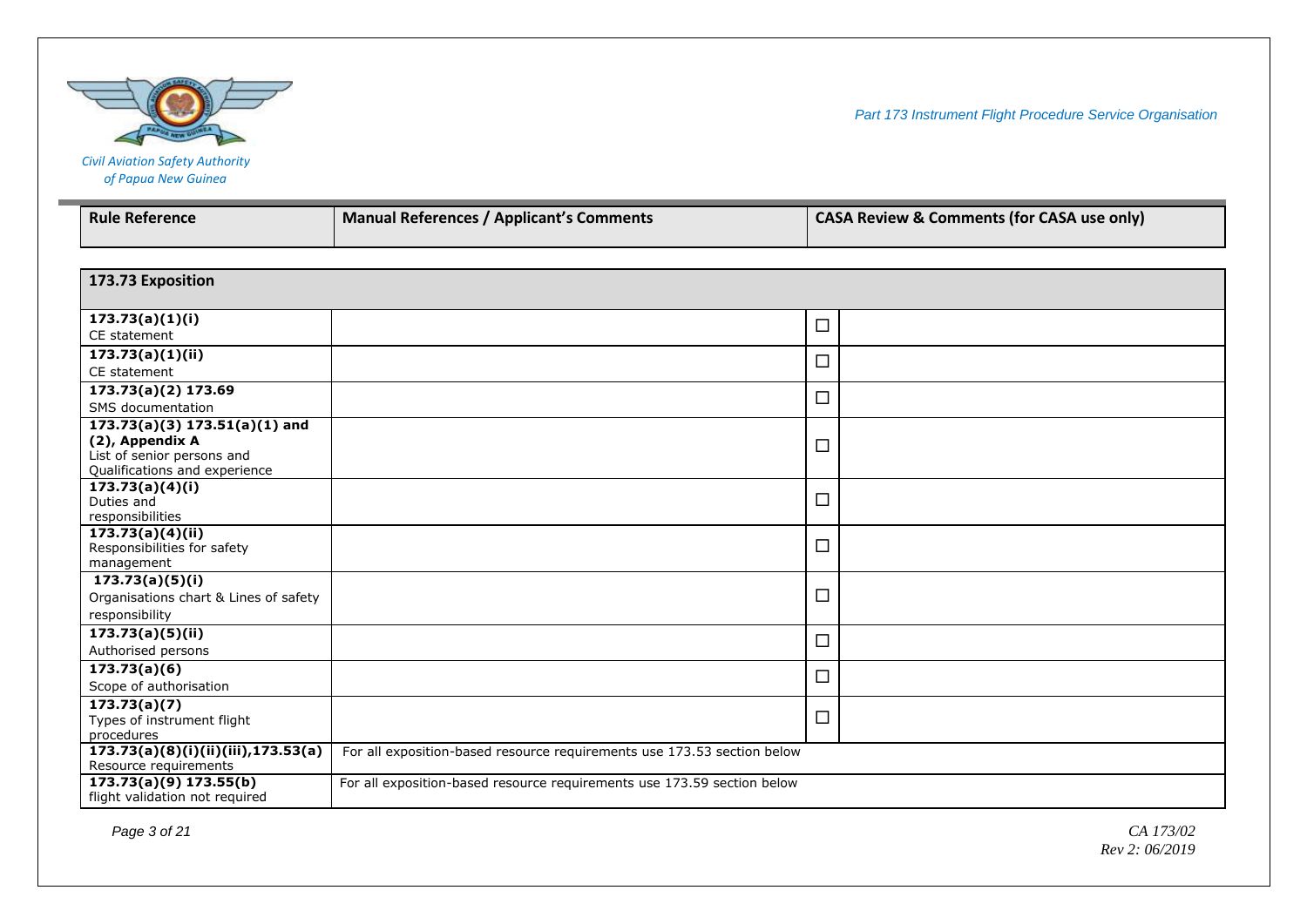

| <b>Civil Aviation Safety Authority</b> |
|----------------------------------------|
| of Papua New Guinea                    |

| <b>Rule Reference</b>                          | <b>Manual References / Applicant's Comments</b>                                                                                             |        | <b>CASA Review &amp; Comments (for CASA use only)</b> |
|------------------------------------------------|---------------------------------------------------------------------------------------------------------------------------------------------|--------|-------------------------------------------------------|
|                                                |                                                                                                                                             |        |                                                       |
| 173.73(a)(10)<br>Procedures                    | For all exposition-based procedures use 173.51, 173.52, 173.53 173.55, 173.57, 173.59, 173.61, 173.63, 173.65, and 173.67 sections<br>below |        |                                                       |
| 173.73(a)(11)<br>Control of exposition         |                                                                                                                                             | $\Box$ |                                                       |
| 173.103<br>Changes to organisation             |                                                                                                                                             | $\Box$ |                                                       |
| 173.51 Personnel Requirements                  |                                                                                                                                             |        |                                                       |
| 173.51(a)(3)<br>Sufficient personnel           |                                                                                                                                             | $\Box$ |                                                       |
| 173.51(b)(1)<br>Competence of designers        |                                                                                                                                             | $\Box$ |                                                       |
| 173.51(b)(2)<br>Competence of authorisers      |                                                                                                                                             | $\Box$ |                                                       |
| 173.51(b)(3)<br>Competence of Senior designers |                                                                                                                                             | □      |                                                       |
| 173.51(c)<br>Authorised senior person          |                                                                                                                                             | $\Box$ |                                                       |
| 173.52 Training Programme Requirements         |                                                                                                                                             |        |                                                       |
| 173.51(a)(1)                                   |                                                                                                                                             |        |                                                       |
| Personnel Training                             |                                                                                                                                             | $\Box$ |                                                       |
| 173.51(a)(2)                                   |                                                                                                                                             | $\Box$ |                                                       |

173.51(a)(2)  $\Box$  Training Resource requirements  $\Box$ 

*Page 4 of 21 CA 173/02 Rev 2: 06/2019*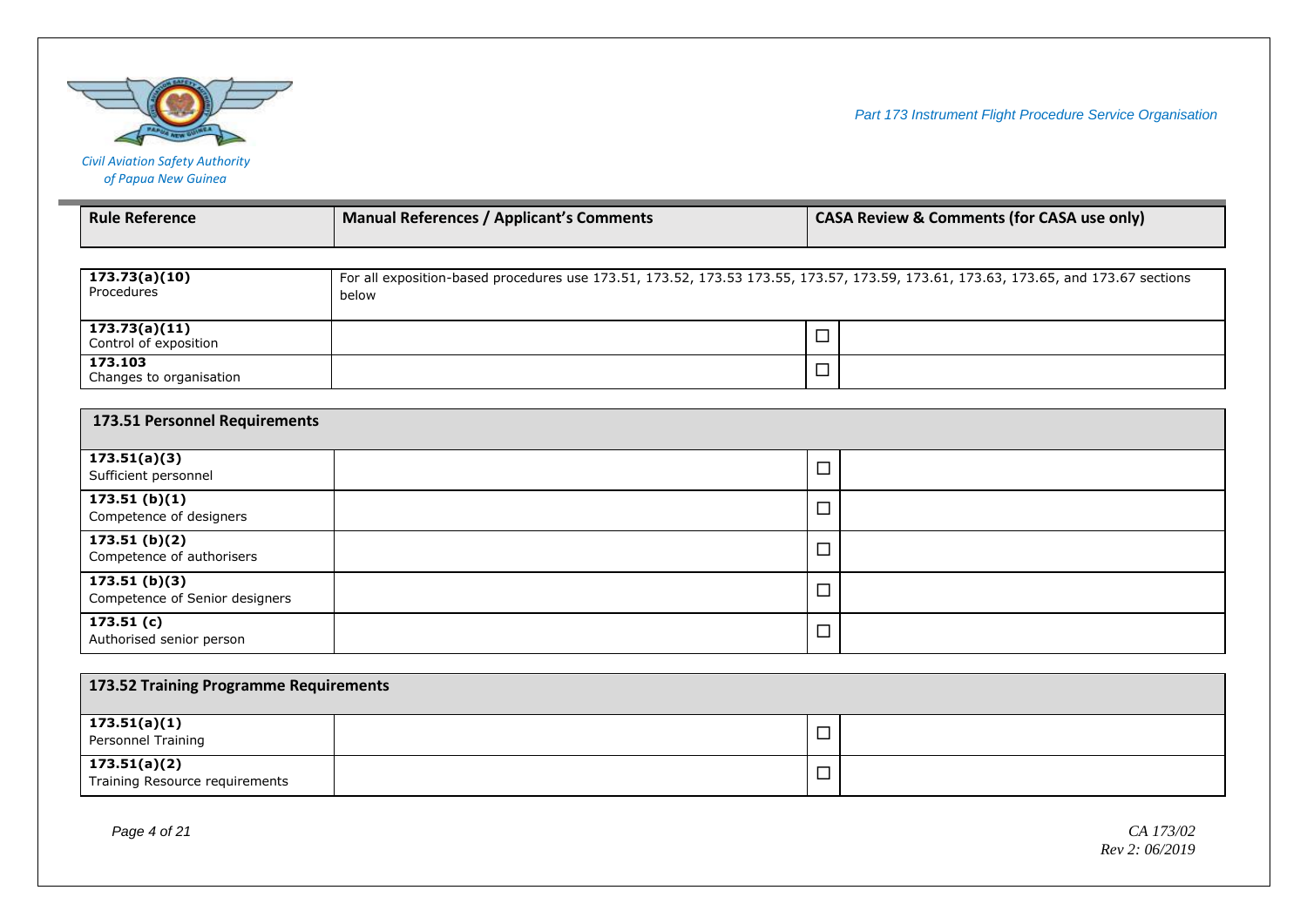

| <b>Rule Reference</b>                     | <b>Manual References / Applicant's Comments</b> |        | <b>CASA Review &amp; Comments (for CASA use only)</b> |
|-------------------------------------------|-------------------------------------------------|--------|-------------------------------------------------------|
|                                           |                                                 |        |                                                       |
| Appendix A - A1                           |                                                 | $\Box$ |                                                       |
| Senior person                             |                                                 |        |                                                       |
| Appendix A - A2                           |                                                 | $\Box$ |                                                       |
| Qualified Designers                       |                                                 |        |                                                       |
| Appendix A - A3                           |                                                 | $\Box$ |                                                       |
| Apprentice Designers                      |                                                 |        |                                                       |
| Appendix A - A4                           |                                                 | $\Box$ |                                                       |
| Senior person SMS                         |                                                 |        |                                                       |
| 173.53 Resource Requirements              |                                                 |        |                                                       |
| 173.53(a)(1)                              |                                                 |        |                                                       |
| Available equipment                       |                                                 | $\Box$ |                                                       |
| 173.53(a)(2)                              |                                                 | $\Box$ |                                                       |
| Access to data                            |                                                 |        |                                                       |
| 173.53(a)(3)                              |                                                 | $\Box$ |                                                       |
| Access to documentation                   |                                                 |        |                                                       |
| 173.53(b)(1)<br>Data integrity            |                                                 | $\Box$ |                                                       |
| 173.53(b)(2)                              |                                                 |        |                                                       |
| Availability of data to personnel         |                                                 | $\Box$ |                                                       |
| 173.53(b)(3)                              |                                                 |        |                                                       |
| Data currency and                         |                                                 | $\Box$ |                                                       |
| traceability                              |                                                 |        |                                                       |
| $\overline{173.53}$ (c)(1)                |                                                 | $\Box$ |                                                       |
| Reviewed and authorised                   |                                                 |        |                                                       |
| 173.53(c)(2)<br>Availability at locations |                                                 | $\Box$ |                                                       |
|                                           |                                                 |        |                                                       |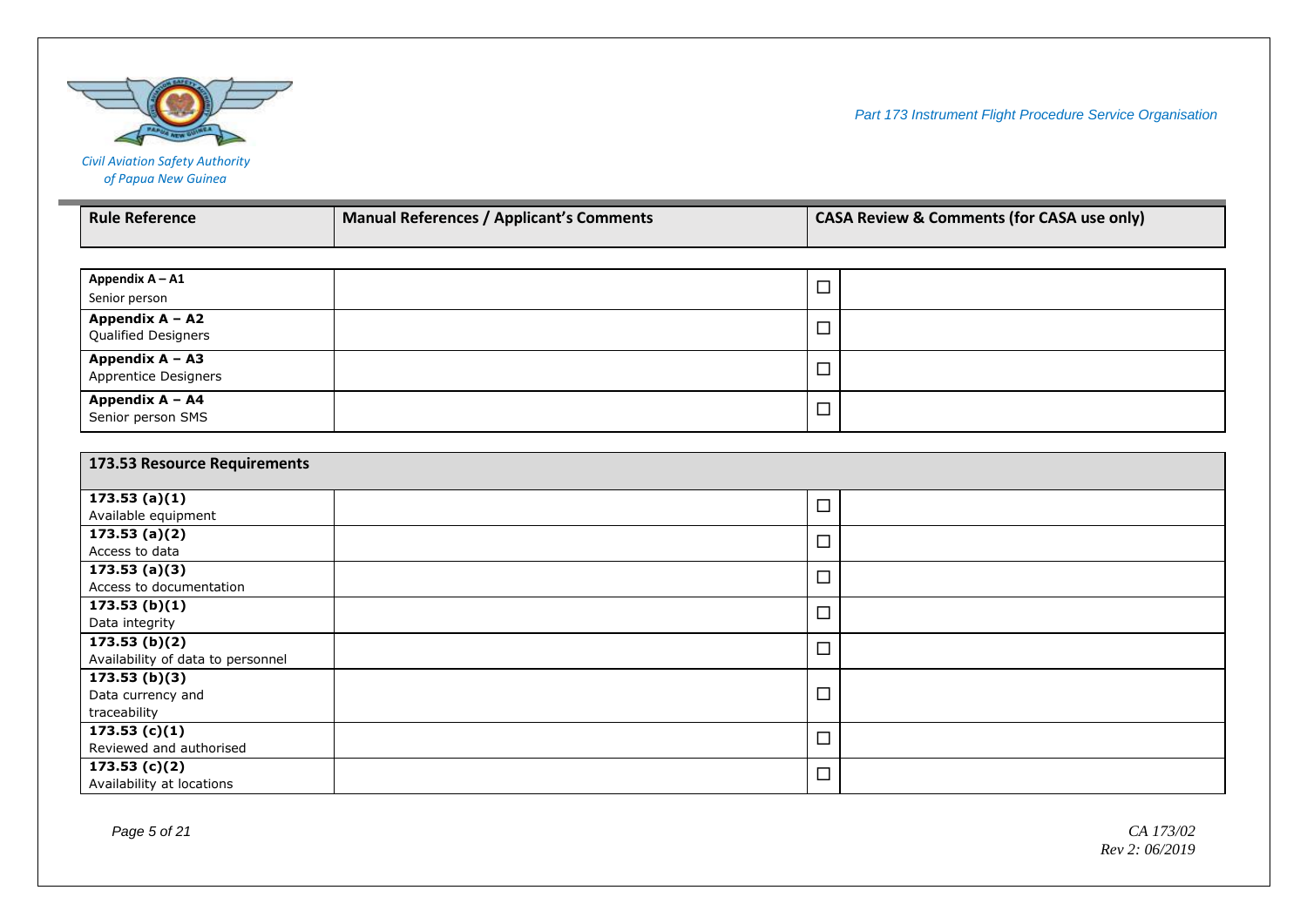

| <b>Rule Reference</b>                                | <b>Manual References / Applicant's Comments</b> | <b>CASA Review &amp; Comments (for CASA use only)</b> |  |
|------------------------------------------------------|-------------------------------------------------|-------------------------------------------------------|--|
|                                                      |                                                 |                                                       |  |
| 173.53(c)(3)<br>Removal of obsolete<br>documentation |                                                 | ᆸ                                                     |  |
| 173.53(c)(4)<br>Changes reviewed and<br>authorised   |                                                 | ᆸ                                                     |  |
| 173.53(c)(5)<br>Identification of revision status    |                                                 | ᆸ                                                     |  |
| 173.203(a)(1)<br>utilize design automation tools     |                                                 | ᆸ                                                     |  |
| 173.203(a)(2)<br>tool validation (software Update)   |                                                 | ᆸ                                                     |  |

| 173.55 Design of Instrument Flight Procedure & Subpart D - Design Criteria-Instrument Flight Procedure |        |  |  |
|--------------------------------------------------------------------------------------------------------|--------|--|--|
| 173.55(a)(1)                                                                                           |        |  |  |
| Design and amendment                                                                                   | ᆜ      |  |  |
| $173.201(a)(1)(i)-(v)$                                                                                 | $\Box$ |  |  |
| Design i.a.w ICAO Documents                                                                            |        |  |  |
| $173.201(a)(2)(i)-(v)$                                                                                 |        |  |  |
| Design i.a.w ICAO Annexes                                                                              |        |  |  |
| 173.201(a)(3)                                                                                          | $\Box$ |  |  |
| Other guidelines or standards                                                                          |        |  |  |
| 173.201(b)                                                                                             |        |  |  |
| Acceptable to the Director                                                                             | ⊔      |  |  |
| 173.201(c)(1)                                                                                          | $\Box$ |  |  |
| Design co-ordination                                                                                   |        |  |  |
| 173.201(c)(2)                                                                                          | $\Box$ |  |  |
| Design compatibility                                                                                   |        |  |  |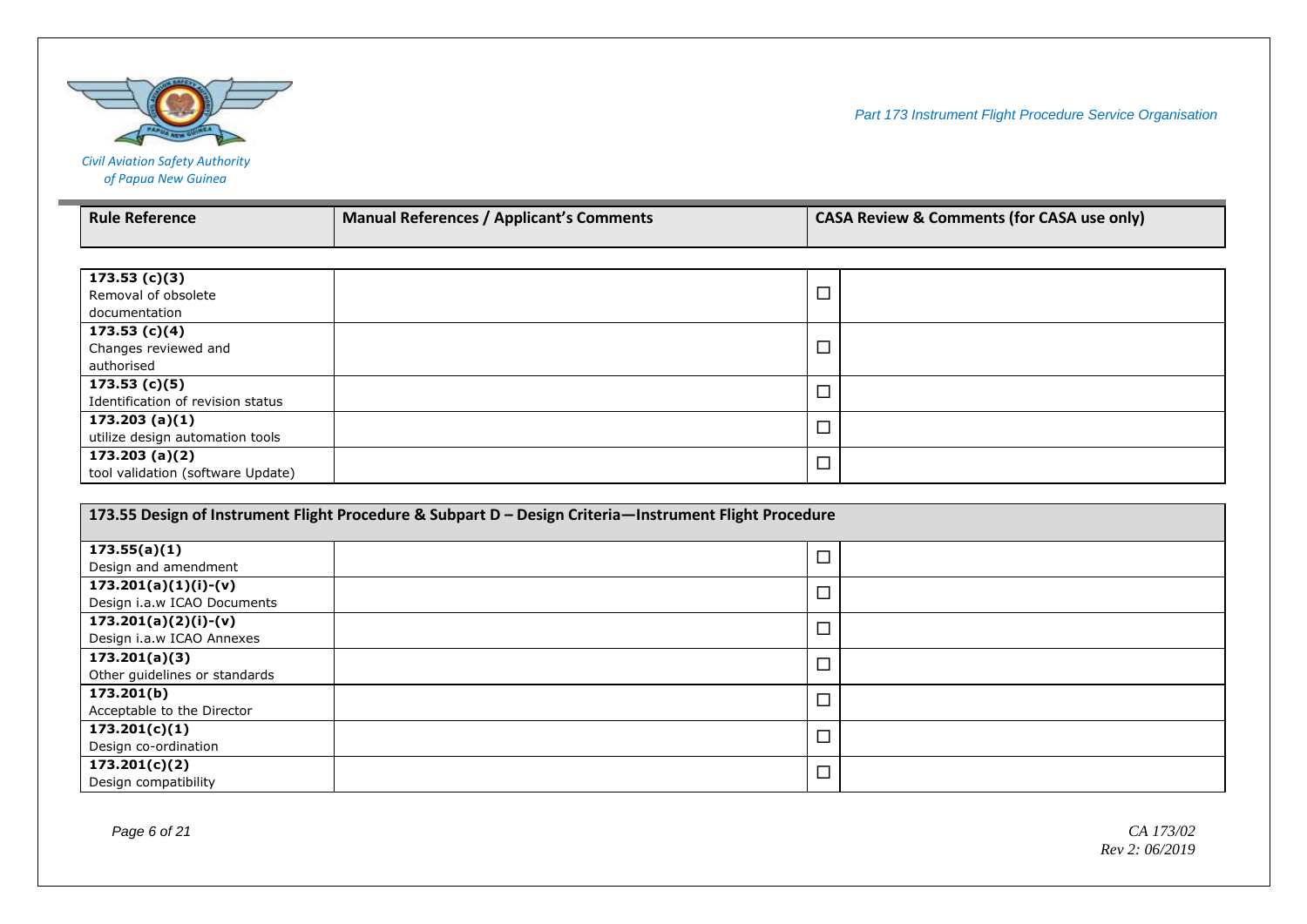

*of Papua New Guinea*

| <b>Rule Reference</b>                                      | <b>Manual References / Applicant's Comments</b> |        | <b>CASA Review &amp; Comments (for CASA use only)</b> |
|------------------------------------------------------------|-------------------------------------------------|--------|-------------------------------------------------------|
|                                                            |                                                 |        |                                                       |
| $173.201(c)(3)(i)-(iv)$                                    |                                                 | $\Box$ |                                                       |
| Elements to take into account                              |                                                 |        |                                                       |
| 173.201(d)                                                 |                                                 | $\Box$ |                                                       |
| Written agreement with operator                            |                                                 |        |                                                       |
| $173.201(e)(1)$ &(2)<br>Ground based aeronautical facility |                                                 | $\Box$ |                                                       |
| 173.55(a)(2)                                               |                                                 |        |                                                       |
| Independent verification                                   |                                                 | $\Box$ |                                                       |
| 173.55(a)(3)                                               |                                                 |        |                                                       |
| Validation of Instrument Flight                            |                                                 | $\Box$ |                                                       |
| Procedures                                                 |                                                 |        |                                                       |
| 173.205(a)                                                 |                                                 |        |                                                       |
| Elements of Ground and Flight                              |                                                 | $\Box$ |                                                       |
| Validations                                                |                                                 |        |                                                       |
| 173.205(b)                                                 |                                                 | $\Box$ |                                                       |
| Documentation Validations and<br>acceptance                |                                                 |        |                                                       |
| 173.205(c)                                                 |                                                 |        |                                                       |
| Procedures for Flight Validation                           |                                                 | $\Box$ |                                                       |
| 173.205(d)                                                 |                                                 |        |                                                       |
| Flight validations qualified and                           |                                                 | $\Box$ |                                                       |
| experienced                                                |                                                 |        |                                                       |
| 173.205(e)                                                 |                                                 | $\Box$ |                                                       |
| Aircraft performance capabilities                          |                                                 |        |                                                       |
| 173.205(f)                                                 |                                                 | $\Box$ |                                                       |
| Conduct of Flight Validation                               |                                                 |        |                                                       |
| 173.205(g)                                                 |                                                 | $\Box$ |                                                       |
| Navigation database validation                             |                                                 |        |                                                       |
| 173.205(h)(1)(2)(3)                                        |                                                 | $\Box$ |                                                       |
| Validation Report                                          |                                                 |        |                                                       |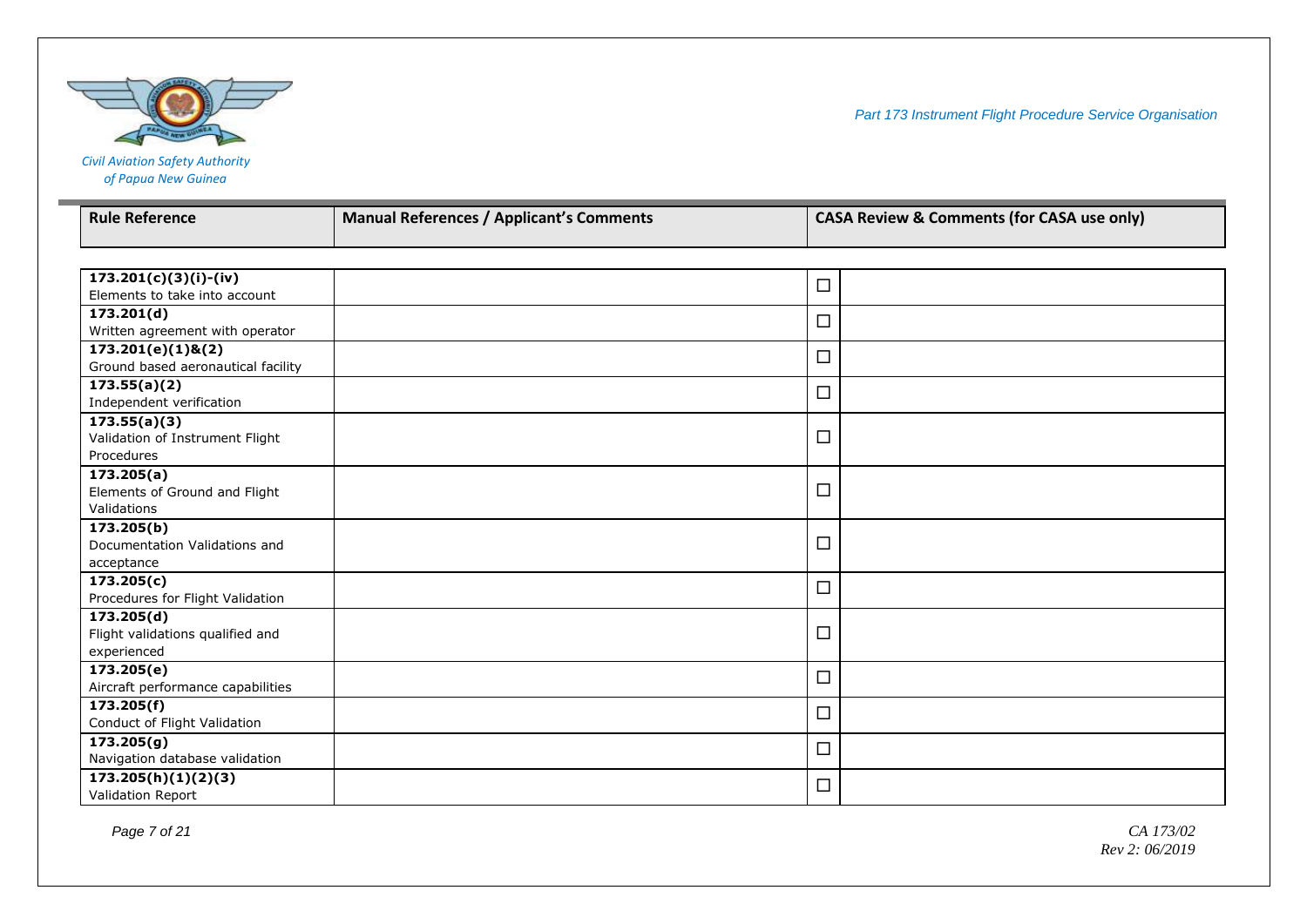

| <b>Civil Aviation Safety Authority</b> |
|----------------------------------------|
| of Papua New Guinea                    |

| <b>Rule Reference</b>             | <b>Manual References / Applicant's Comments</b> | <b>CASA Review &amp; Comments (for CASA use only)</b> |  |
|-----------------------------------|-------------------------------------------------|-------------------------------------------------------|--|
|                                   |                                                 |                                                       |  |
|                                   |                                                 |                                                       |  |
| 173.55(a)(4)(i)                   |                                                 | $\Box$                                                |  |
| Manoeuvring, workload             |                                                 |                                                       |  |
| 173.55(a)(4)(ii)                  |                                                 | $\Box$                                                |  |
| Azimuth, distance, vertical info  |                                                 |                                                       |  |
| 173.55(a)(4)(iii)                 |                                                 | $\Box$                                                |  |
| Radio interference                |                                                 |                                                       |  |
| $\overline{173.55(a)(4)(iv)}$     |                                                 | $\Box$                                                |  |
| Visual effects                    |                                                 |                                                       |  |
| 173.55(b)(1)(i)or(ii)             |                                                 |                                                       |  |
| (Flight validation not required)  |                                                 | $\Box$                                                |  |
| En-route or instrument arrival    |                                                 |                                                       |  |
| 173.55(b)(2)                      |                                                 |                                                       |  |
| (Flight validation not required)  |                                                 | $\Box$                                                |  |
| Instrument departure              |                                                 |                                                       |  |
| 173.55(b)(3)(i)&(ii)              |                                                 |                                                       |  |
| (Flight validation not required)  |                                                 | $\Box$                                                |  |
| Amendment after flight validation |                                                 |                                                       |  |
| 173.55(c)                         |                                                 | $\Box$                                                |  |
| Conducting flight validation      |                                                 |                                                       |  |
| 173.55(d)(1)                      |                                                 |                                                       |  |
| (Flight validation equipment)     |                                                 | $\Box$                                                |  |
| Precision and accuracy            |                                                 |                                                       |  |
| 173.55(d)(2)                      |                                                 |                                                       |  |
| (Flight validation equipment)     |                                                 | $\Box$                                                |  |
| Measurement uncertainties         |                                                 |                                                       |  |
| 173.55(d)(3)                      |                                                 |                                                       |  |
| (Flight validation equipment)     |                                                 | $\Box$                                                |  |
| Record of flight path             |                                                 |                                                       |  |
| 173.55(d)(4)                      |                                                 | $\Box$                                                |  |
| (Flight validation equipment)     |                                                 |                                                       |  |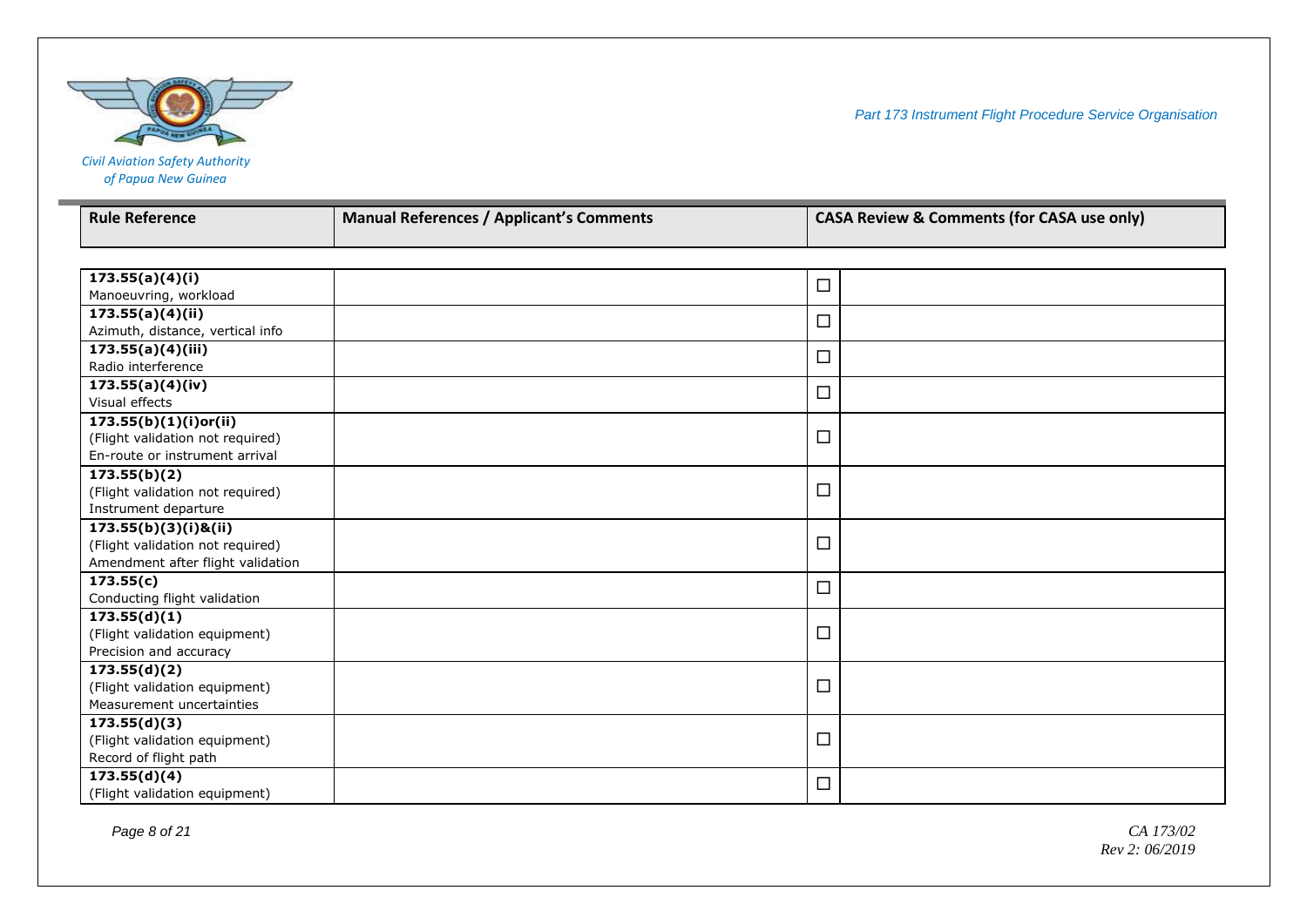

| <b>Rule Reference</b>                      | <b>Manual References / Applicant's Comments</b> | <b>CASA Review &amp; Comments (for CASA use only)</b> |  |
|--------------------------------------------|-------------------------------------------------|-------------------------------------------------------|--|
|                                            |                                                 |                                                       |  |
|                                            |                                                 |                                                       |  |
| Checks                                     |                                                 |                                                       |  |
| 173.55(d)(5)                               |                                                 |                                                       |  |
| (Flight validation equipment)              |                                                 |                                                       |  |
| Operated by competent and current          |                                                 |                                                       |  |
| persons                                    |                                                 |                                                       |  |
| 173.55(e)                                  |                                                 |                                                       |  |
| Justification of lack of flight validation |                                                 | ┙                                                     |  |
| 173.55(f)                                  |                                                 |                                                       |  |
| Compliance of data and information,        |                                                 | ┍                                                     |  |

| Compliance of data and information, | – |  |
|-------------------------------------|---|--|
| manipulation or processing,         | _ |  |
| information transfer                |   |  |
| 173.55(g)                           | — |  |
| Alternative standards               | _ |  |
|                                     |   |  |

| 173.56 Authorisation of Persons to Certify Instrument flight Procedures |                          |  |
|-------------------------------------------------------------------------|--------------------------|--|
| 173.56(a)<br>Authorising senior person(s)                               | $\overline{\phantom{a}}$ |  |
| 173.56(b)<br>Training and experience                                    | $\Box$                   |  |
| App. A.1(a)<br>Training course                                          | $\Box$                   |  |
| App. A.1(b)<br>10 years in application                                  | $\Box$                   |  |
| App. A.1(c)(1)or(2)<br>2 years in design                                | $\overline{\phantom{a}}$ |  |
| 173.56(c)<br>Written authorisation                                      | $\Box$                   |  |
| 173.56(d)<br>Consistency                                                | $\Box$                   |  |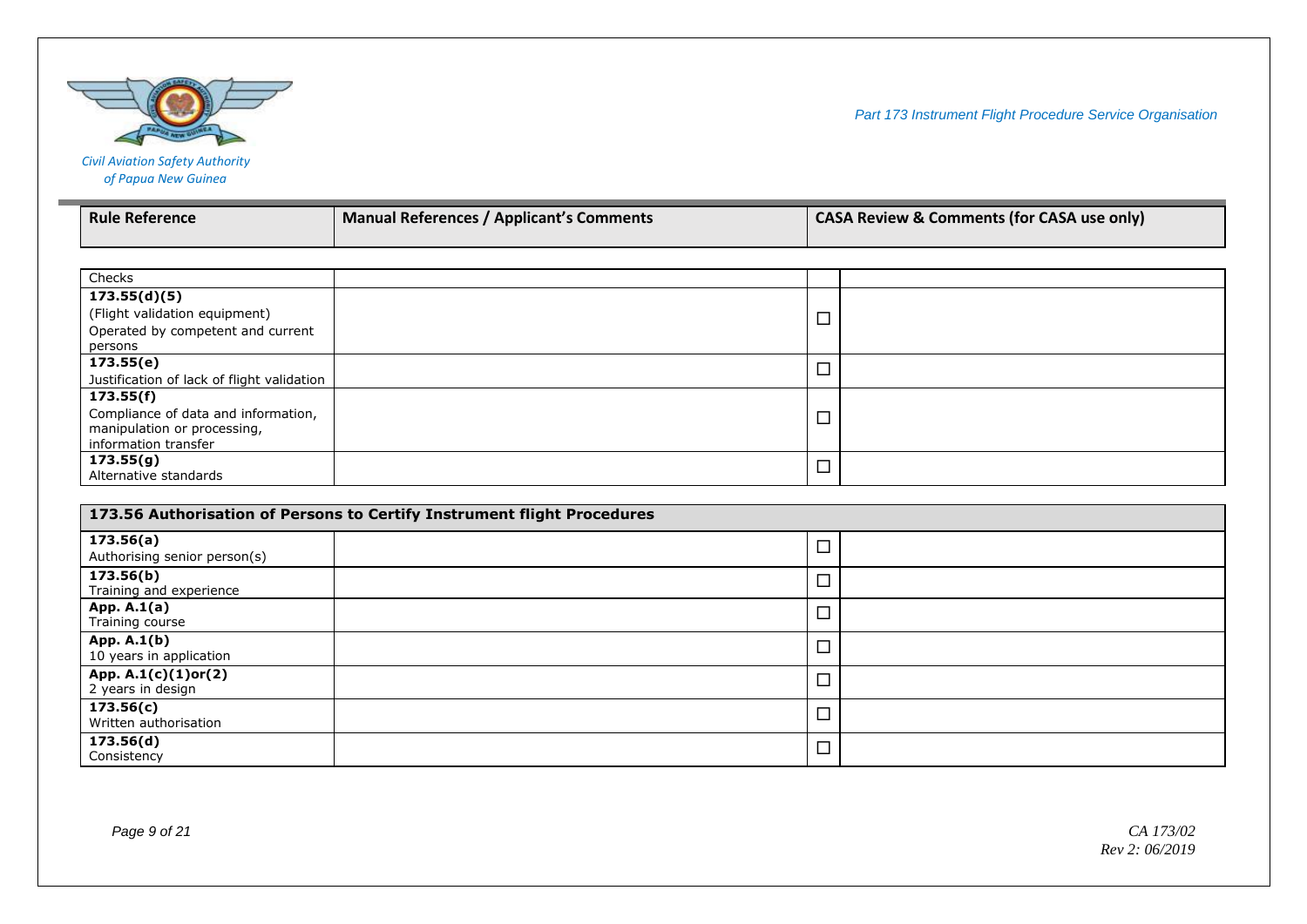

| <b>Civil Aviation Safety Authority</b> |
|----------------------------------------|
| of Papua New Guinea                    |

| <b>Rule Reference</b>                                                         | <b>Manual References / Applicant's Comments</b>     | <b>CASA Review &amp; Comments (for CASA use only)</b> |  |
|-------------------------------------------------------------------------------|-----------------------------------------------------|-------------------------------------------------------|--|
|                                                                               |                                                     |                                                       |  |
| 173.57 Certification of Instrument Flight Procedures                          |                                                     |                                                       |  |
| 173.57(b)(1)<br>Details of checks                                             |                                                     | $\Box$                                                |  |
| 173.57(b)(2)<br>Means for providing information                               |                                                     | □                                                     |  |
| 173.57(c)<br>Independent authorisation                                        |                                                     | □                                                     |  |
|                                                                               | 173.59 Promulgation of Instrument Flight Procedures |                                                       |  |
| $\overline{173.59(a)(1)}$<br>Information to the Director                      |                                                     | □                                                     |  |
| 173.59(a)(2)<br>PNG ANR and Gazette                                           |                                                     | $\Box$                                                |  |
| 173.59(b)(1)<br>Co-ordination with AIS provider                               |                                                     | □                                                     |  |
| 173.59(b)(2)<br>Accurate publication in PNG AIP                               |                                                     | □                                                     |  |
| 173.59(c)(1)<br>(Required info for entry into<br>PNGANR) - Name or identifier |                                                     | □                                                     |  |
| 173.59(c)(2)<br>(Required info for entry into<br>PNGANR) - Acceptable data    |                                                     | □                                                     |  |
| 173.59(c)(3)<br>(Required info for entry into<br>PNGANR) - Effective date     |                                                     | □                                                     |  |
| 173.59(c)(4)<br>(Required info for entry into                                 |                                                     | □                                                     |  |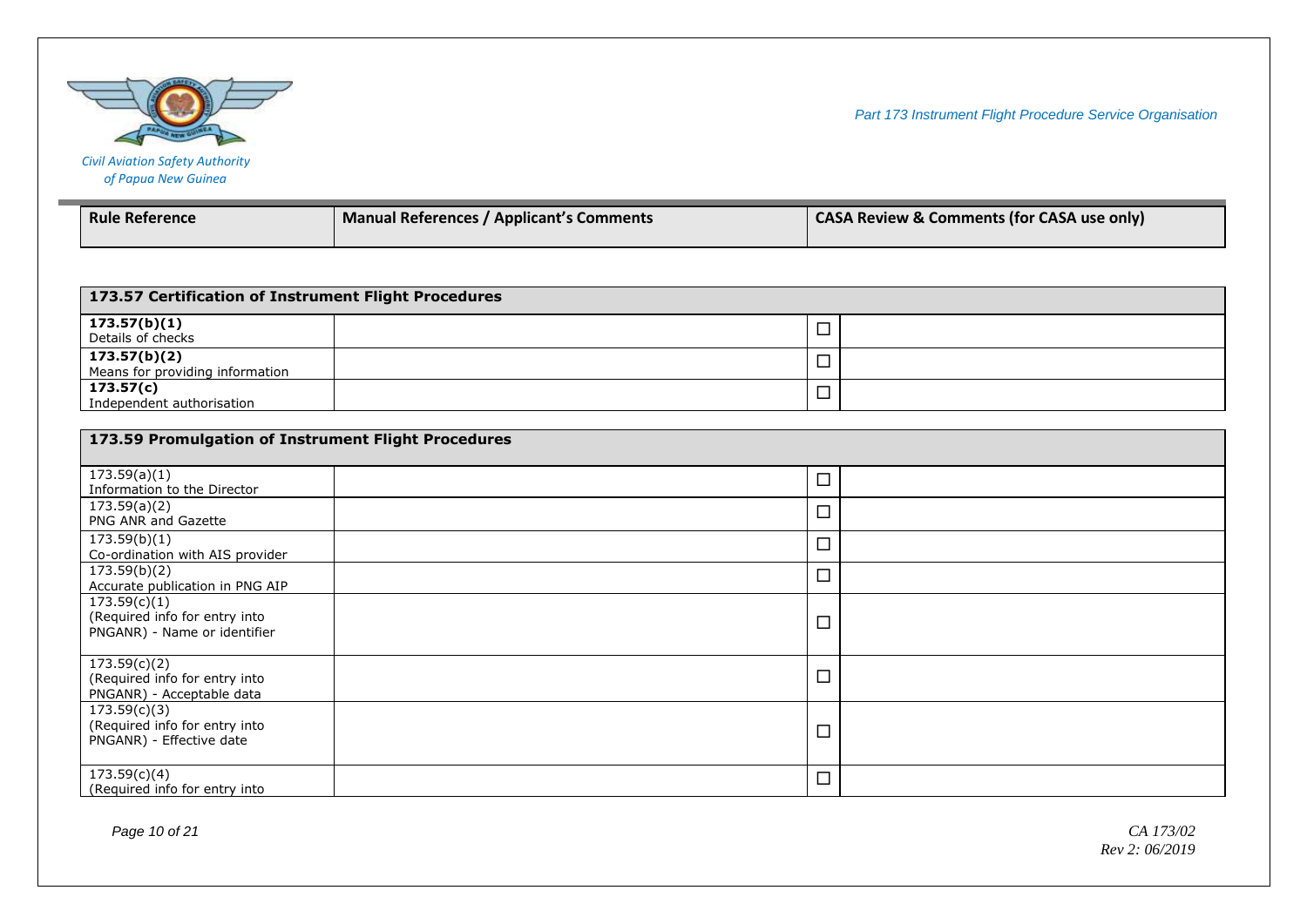

| <b>Rule Reference</b>                                                                                 | <b>Manual References / Applicant's Comments</b> | <b>CASA Review &amp; Comments (for CASA use only)</b> |
|-------------------------------------------------------------------------------------------------------|-------------------------------------------------|-------------------------------------------------------|
|                                                                                                       |                                                 |                                                       |
| PNGANR) - senior person statement<br>for meeting standards                                            |                                                 |                                                       |
| 173.59(c)(5)<br>(Required info for entry into<br>PNGANR) - senior person statement<br>for maintenance |                                                 |                                                       |

| 173.61 Maintenance of Instrument Flight Procedures                 |   |  |  |
|--------------------------------------------------------------------|---|--|--|
| 173.61(b)(1)<br>Periodic review                                    | ᆸ |  |  |
| 173.61(b)(2)<br>Review after change affecting<br>integrity         | ᆸ |  |  |
| 173.61(c)<br>Grounds and criteria for periodic<br>review intervals | ᆸ |  |  |

| 173.63 Errors in Published Instrument Flight Procedures [Part 12 Occurrence Reporting] |  |        |  |
|----------------------------------------------------------------------------------------|--|--------|--|
| 173.63(b)(1)<br>Withdrawal of flight procedure                                         |  |        |  |
| 173.63(b)(2)<br>Error or non-conformance corrected<br>and certified                    |  |        |  |
| 173.63(b)(3)<br>Correction identified and<br>promulgated                               |  | $\Box$ |  |
| 173.63(b)(4)(i)<br>Source of error identified and<br>eliminated                        |  | $\Box$ |  |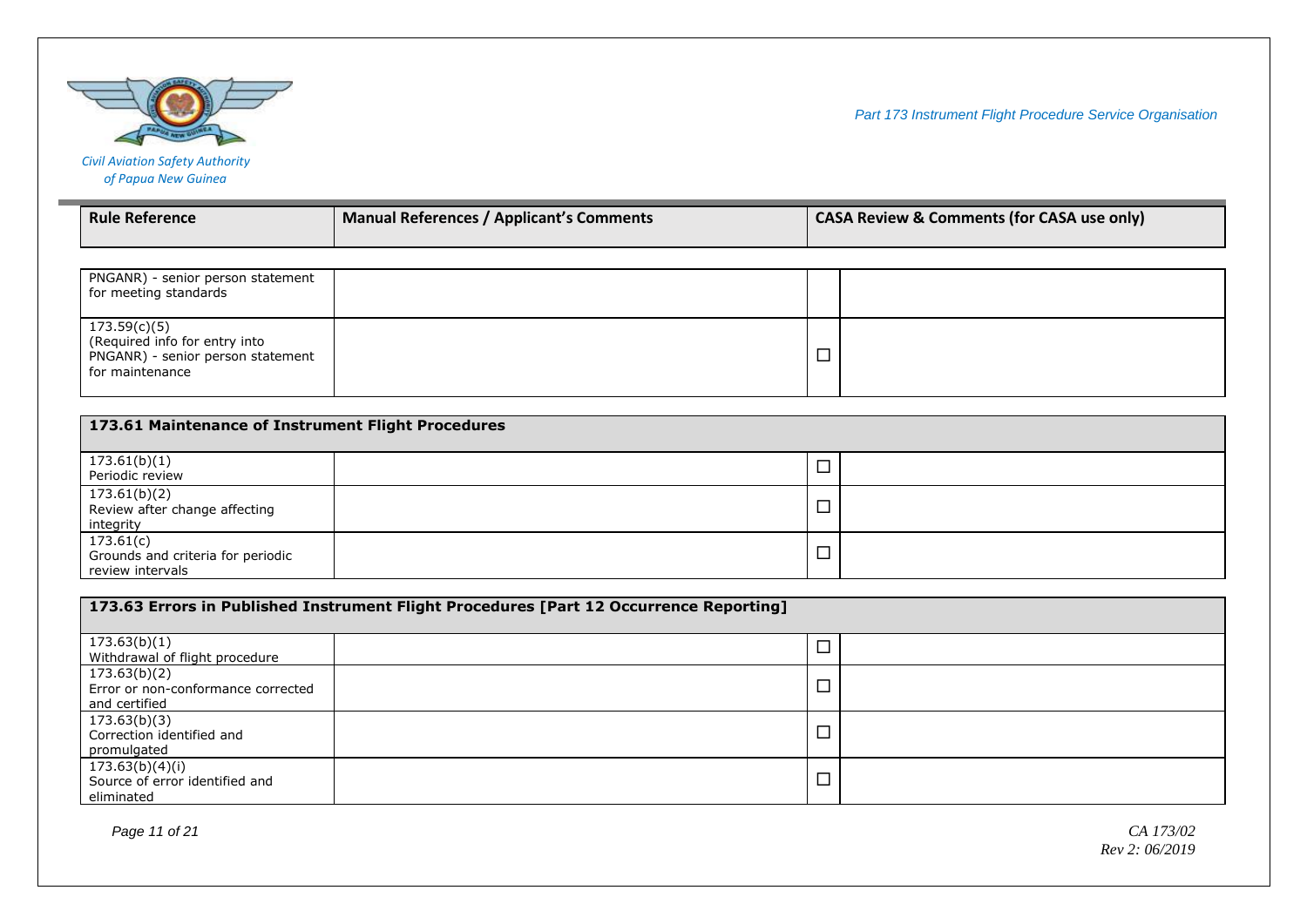

| <b>Civil Aviation Safety Authority</b> |
|----------------------------------------|
| of Papua New Guinea                    |

| <b>Rule Reference</b>                                              | <b>Manual References / Applicant's Comments</b>                   | <b>CASA Review &amp; Comments (for CASA use only)</b> |  |
|--------------------------------------------------------------------|-------------------------------------------------------------------|-------------------------------------------------------|--|
|                                                                    |                                                                   |                                                       |  |
| $\overline{173.63(b)(4)(ii)}$<br>Preventive action                 |                                                                   | $\Box$                                                |  |
| 173.63(b)(5)<br>Part 12 notification                               | Refer Part 12 section below                                       |                                                       |  |
| 173.61 Maintenance of Instrument Flight Procedures                 |                                                                   |                                                       |  |
| 173.61(b)(1)<br>Periodic review                                    |                                                                   | $\Box$                                                |  |
| 173.61(b)(2)<br>Review after change affecting<br>integrity         |                                                                   | □                                                     |  |
| 173.61(c)<br>Grounds and criteria for periodic<br>review intervals |                                                                   | $\Box$                                                |  |
| 173.105<br>Cessation of maintenance                                |                                                                   | $\Box$                                                |  |
|                                                                    | 173.65 Cancellation or withdrawal of Instrument Flight Procedures |                                                       |  |
| 173.65(a)(1)(i)<br>Immediately withdrawal of IFP                   |                                                                   | $\Box$                                                |  |
| 173.65(a)(1)(ii)<br>Cancellation of IFP                            |                                                                   | $\Box$                                                |  |
| 173.65(a)(2)<br>Discontinue the maintenance of IFP                 |                                                                   | $\Box$                                                |  |
|                                                                    |                                                                   |                                                       |  |
| 173.67 Management of Records                                       |                                                                   |                                                       |  |
| 173.67(a)&(b)<br>Management of records                             |                                                                   | $\Box$                                                |  |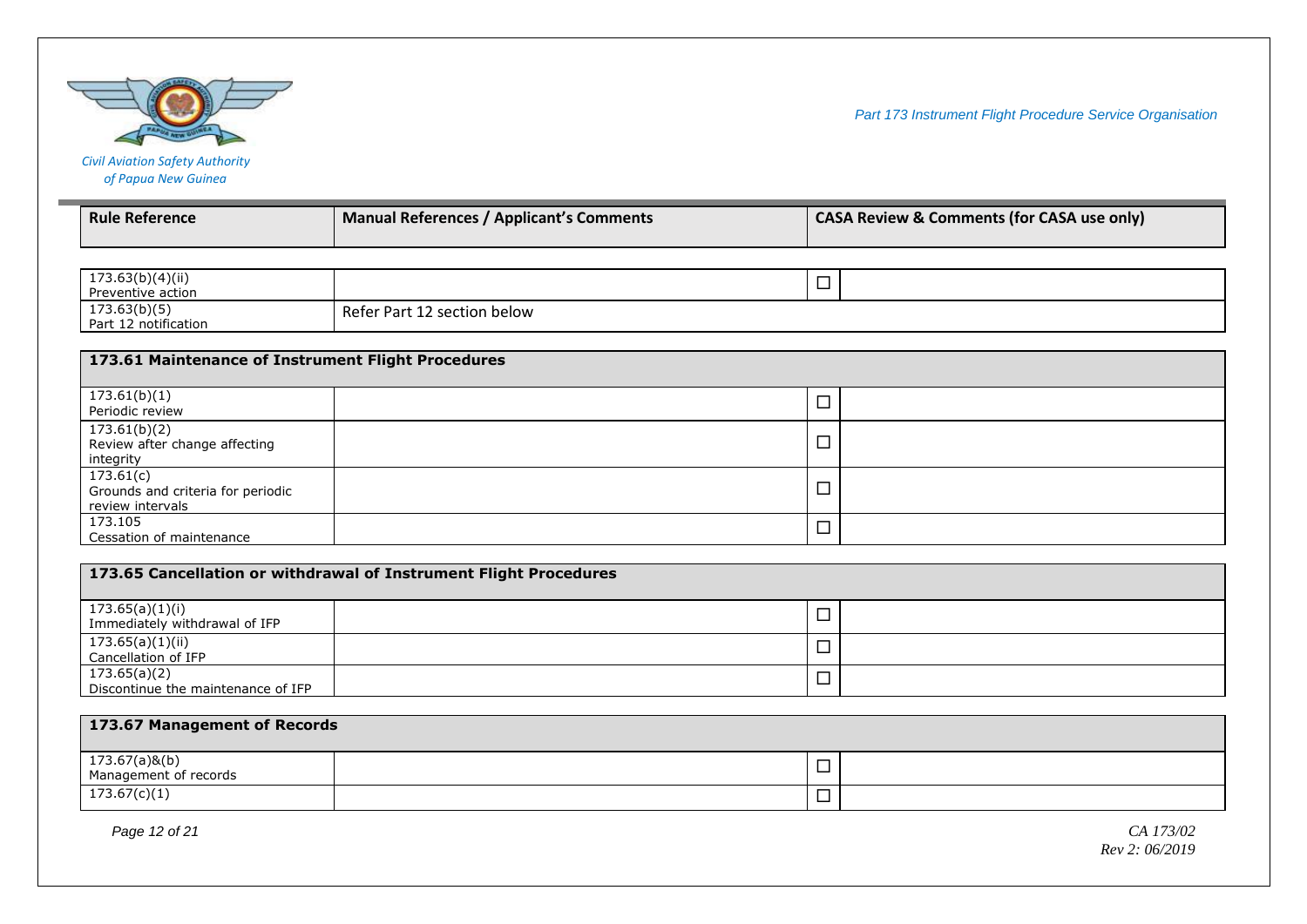

| <b>Civil Aviation Safety Authority</b> |
|----------------------------------------|
| of Papua New Guinea                    |

| <b>Rule Reference</b>                                    | <b>Manual References / Applicant's Comments</b> |        | <b>CASA Review &amp; Comments (for CASA use only)</b> |  |
|----------------------------------------------------------|-------------------------------------------------|--------|-------------------------------------------------------|--|
|                                                          |                                                 |        |                                                       |  |
|                                                          |                                                 |        |                                                       |  |
| Details required by 173.59(c)                            |                                                 |        |                                                       |  |
| 173.67(c)(2)                                             |                                                 | $\Box$ |                                                       |  |
| Instrument design procedure                              |                                                 |        |                                                       |  |
| 173.67(c)(3)                                             |                                                 | $\Box$ |                                                       |  |
| Promulgation and checking activities                     |                                                 |        |                                                       |  |
| 173.67(c)(4)                                             |                                                 |        |                                                       |  |
| [Part 12]                                                |                                                 | $\Box$ |                                                       |  |
| Errors and non-conformances                              |                                                 |        |                                                       |  |
| 173.67(c)(5)                                             |                                                 |        |                                                       |  |
| Maintenance reviews and flight                           |                                                 | $\Box$ |                                                       |  |
| validations                                              |                                                 |        |                                                       |  |
| 173.67(d)(1)(i)&(ii)                                     |                                                 | $\Box$ |                                                       |  |
| Personnel records                                        |                                                 |        |                                                       |  |
| 173.67(d)(2)                                             |                                                 | $\Box$ |                                                       |  |
| Internal safety management review                        |                                                 |        |                                                       |  |
| 173.67(d)(3)                                             |                                                 | $\Box$ |                                                       |  |
| Legible, accurate, permanent,                            |                                                 |        |                                                       |  |
| retrievable                                              |                                                 |        |                                                       |  |
| 173.67(d)(4)                                             |                                                 | $\Box$ |                                                       |  |
| Retention period                                         |                                                 |        |                                                       |  |
|                                                          |                                                 |        |                                                       |  |
| 173.69 and Rule 100 Subpart B - Safety Management System |                                                 |        |                                                       |  |

| Establish, implement, and maintain a system for Safety Management |  |        |  |
|-------------------------------------------------------------------|--|--------|--|
| 100.51                                                            |  | ┙      |  |
| Safety Policy                                                     |  |        |  |
| 100.53(a)                                                         |  | –<br>┙ |  |
| 100.53(b)                                                         |  | ┙      |  |
| Safety Objectives                                                 |  |        |  |
| 100.55                                                            |  | 冖<br>└ |  |
| Roles, Responsibilities and Authorities                           |  |        |  |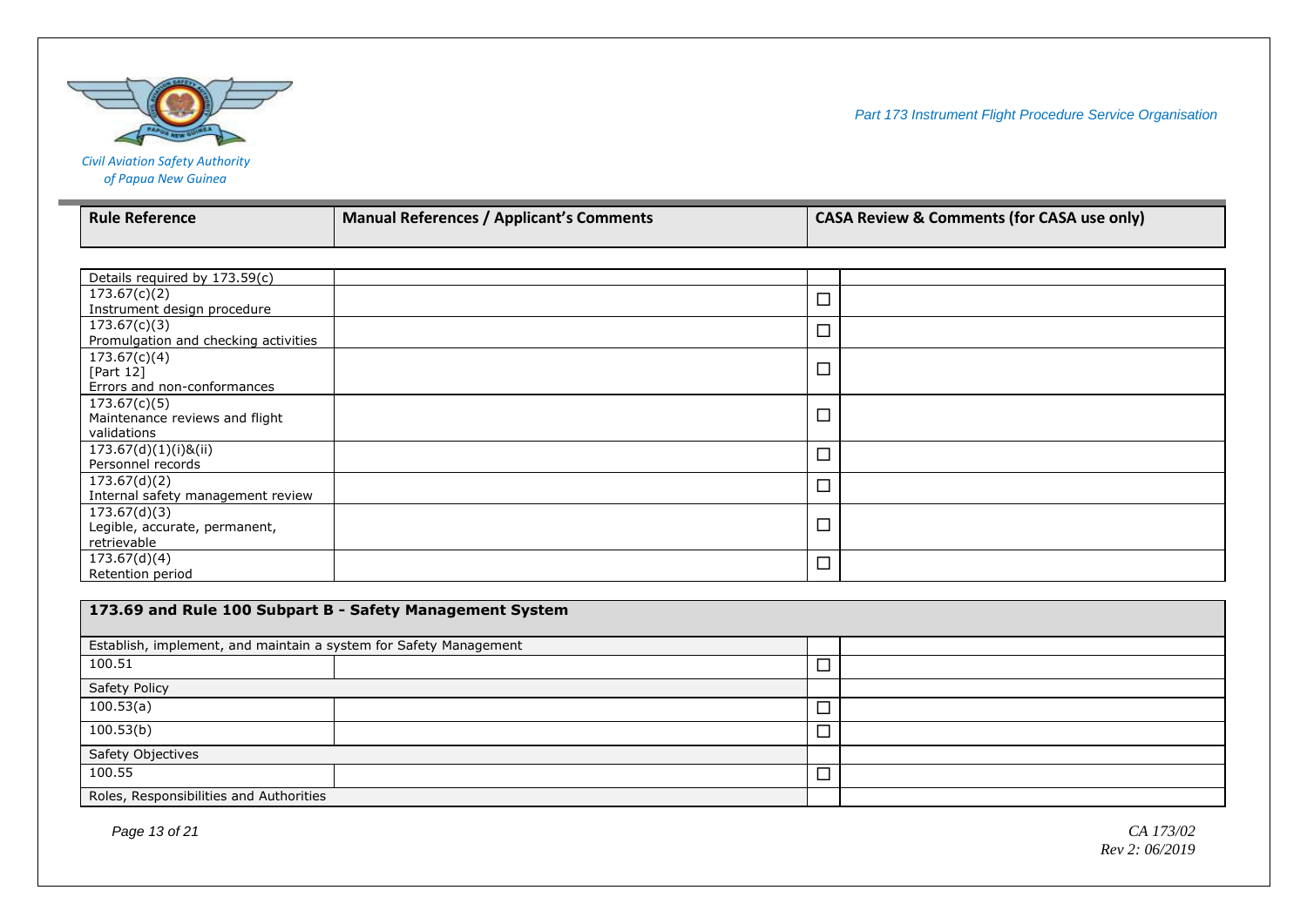

*of Papua New Guinea*

**College** 

| <b>Rule Reference</b> | <b>Manual References / Applicant's Comments</b> | <b>CASA Review &amp; Comments (for CASA use only)</b> |  |
|-----------------------|-------------------------------------------------|-------------------------------------------------------|--|
|                       |                                                 |                                                       |  |
|                       |                                                 |                                                       |  |
| 100.57(a)(1)          |                                                 | $\Box$                                                |  |
| 100.57(a)(2)          |                                                 | $\Box$                                                |  |
| 100.57(a)(3)          |                                                 | $\Box$                                                |  |
| 100.57(a)(4)          |                                                 | $\Box$                                                |  |
| 100.57(b)             |                                                 | $\Box$                                                |  |
| Hazard Identification |                                                 |                                                       |  |
| 100.59(a)             |                                                 | $\Box$                                                |  |
| 100.59(b)(1)          |                                                 | $\Box$                                                |  |
| 100.59(b)(2)          |                                                 | $\Box$                                                |  |
| 100.59(c)             |                                                 | $\Box$                                                |  |
| Risk Management       |                                                 |                                                       |  |
| 100.61(a)             |                                                 | $\Box$                                                |  |
| 100.61(b)(1)          |                                                 | $\Box$                                                |  |
| 100.61(b)(2)          |                                                 | $\Box$                                                |  |
| 100.61(b)(3)          |                                                 | $\Box$                                                |  |
| 100.61(b)(4)          |                                                 | $\Box$                                                |  |
| Interfaces            |                                                 |                                                       |  |
| 100.63(a)             |                                                 | $\Box$                                                |  |
| 100.63(b)(1)          |                                                 | $\Box$                                                |  |
| 100.63(b)(2)          |                                                 | $\Box$                                                |  |
| 100.63(b)(3)          |                                                 | $\Box$                                                |  |
| 100.63(b)(4)          |                                                 | $\Box$                                                |  |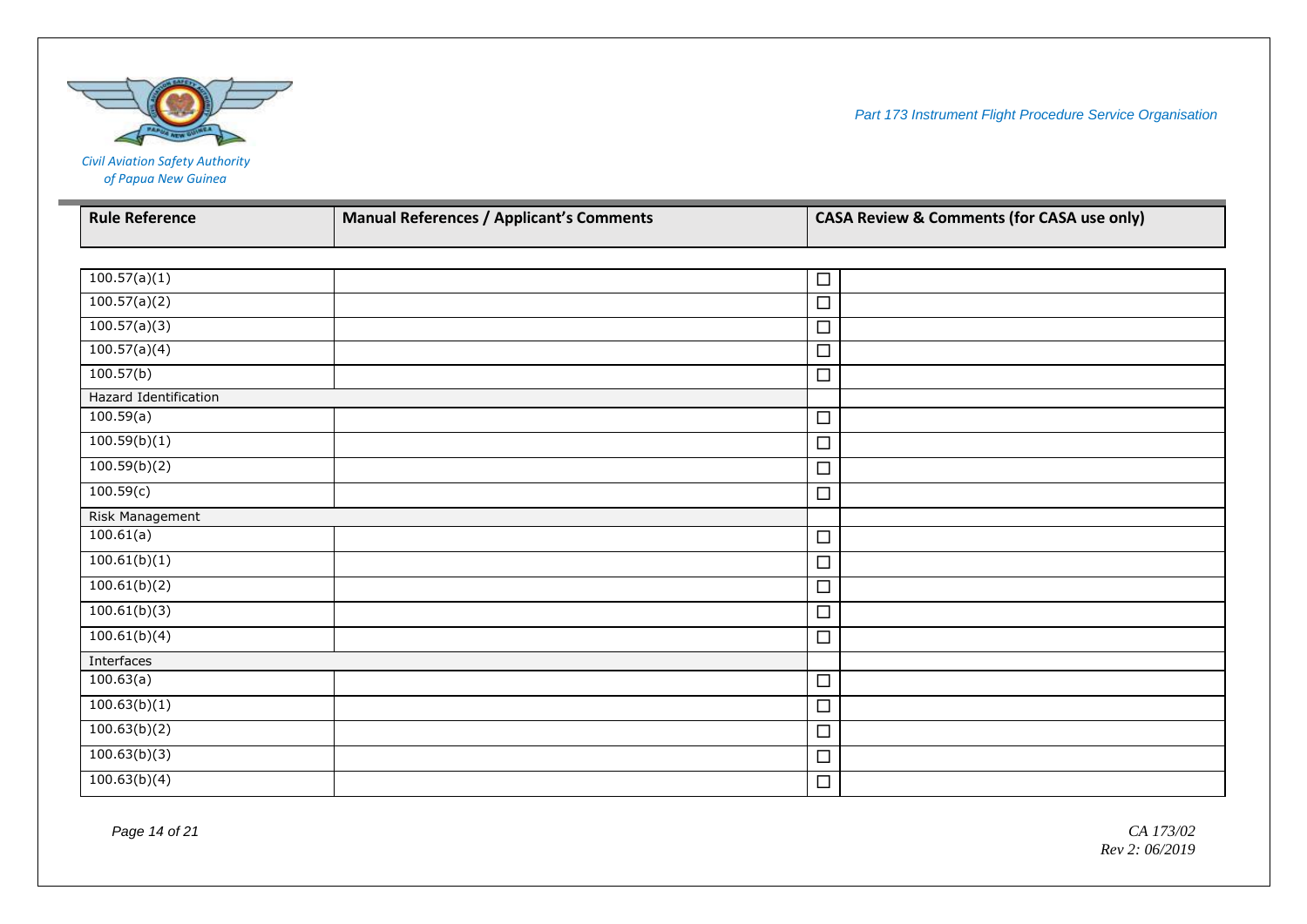

| <b>Civil Aviation Safety Authority</b> |
|----------------------------------------|
| of Papua New Guinea                    |

| <b>Rule Reference</b>                                         | <b>Manual References / Applicant's Comments</b> | <b>CASA Review &amp; Comments (for CASA use only)</b> |  |
|---------------------------------------------------------------|-------------------------------------------------|-------------------------------------------------------|--|
|                                                               |                                                 |                                                       |  |
| 100.63(b)(5)                                                  |                                                 | $\Box$                                                |  |
| Change Management                                             |                                                 |                                                       |  |
| 100.65(a)                                                     |                                                 | $\Box$                                                |  |
| 100.65(b)(1)                                                  |                                                 | $\Box$                                                |  |
| 100.65(b)(2)                                                  |                                                 | □                                                     |  |
| 100.65(b)(3)                                                  |                                                 | $\Box$                                                |  |
| 100.65(b)(4)                                                  |                                                 | $\Box$                                                |  |
| 100.65(b)(5)                                                  |                                                 | $\Box$                                                |  |
| <b>Internal Communication and Consultation</b>                |                                                 |                                                       |  |
| 100.67(a)                                                     |                                                 | $\Box$                                                |  |
| 100.67(a)(1)(i)                                               |                                                 | $\Box$                                                |  |
| 100.67(a)(1)(ii)                                              |                                                 | $\Box$                                                |  |
| Accident and Incident Recording, Reporting, And investigation |                                                 |                                                       |  |
| 100.69(a)                                                     |                                                 | $\Box$                                                |  |
| 100.69(b)(1)                                                  |                                                 | $\Box$                                                |  |
| 100.69(b)(2)                                                  |                                                 | $\Box$                                                |  |
| 100.69(b)(3)                                                  |                                                 | $\Box$                                                |  |
| Safety Management System Training                             |                                                 |                                                       |  |
| 100.73(a)                                                     |                                                 | $\Box$                                                |  |
| 100.73(b)                                                     |                                                 | $\Box$                                                |  |
| 100.73(c)(1)                                                  |                                                 | $\Box$                                                |  |
| $\frac{100.73(c)}{2}$                                         |                                                 | $\Box$                                                |  |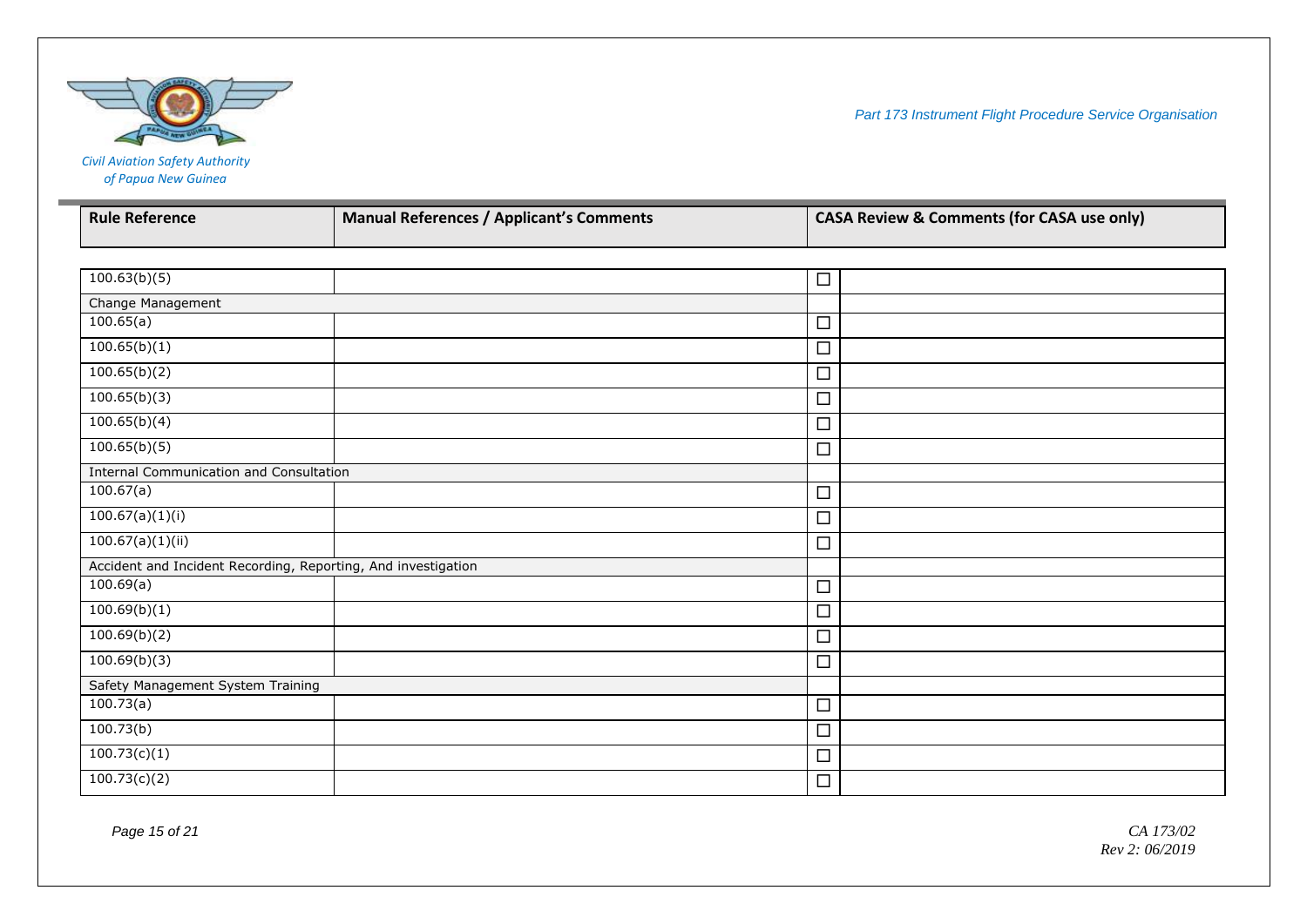

## *Civil Aviation Safety Authority of Papua New Guinea*

**COL** 

| <b>Rule Reference</b>                                              | <b>Manual References / Applicant's Comments</b>           | <b>CASA Review &amp; Comments (for CASA use only)</b> |  |
|--------------------------------------------------------------------|-----------------------------------------------------------|-------------------------------------------------------|--|
|                                                                    |                                                           |                                                       |  |
| 100.73(d)                                                          |                                                           | $\Box$                                                |  |
| $\overline{100.73(e)}$                                             |                                                           | $\Box$                                                |  |
| Safety Performance Monitoring & Measurement                        |                                                           |                                                       |  |
| 100.77(a)(1)                                                       |                                                           | $\Box$                                                |  |
| 100.77(a)(2)                                                       |                                                           | $\Box$                                                |  |
| 100.77(a)(3)                                                       |                                                           | $\Box$                                                |  |
| 100.77(a)(4)                                                       |                                                           | $\Box$                                                |  |
| 100.77(a)(5)                                                       |                                                           | $\Box$                                                |  |
| 100.77(a)(6)                                                       |                                                           | $\Box$                                                |  |
| 100.77(a)(7)                                                       |                                                           | $\Box$                                                |  |
| 100.77(a)(8)                                                       |                                                           | $\Box$                                                |  |
| 100.77(a)(9)                                                       |                                                           | $\Box$                                                |  |
| 100.77(a)(10)                                                      |                                                           | $\Box$                                                |  |
| $\overline{100.77}$ (b)                                            |                                                           | $\Box$                                                |  |
|                                                                    |                                                           |                                                       |  |
|                                                                    | 173.71 and Rule 100 Subpart C - Quality Management System |                                                       |  |
| Establish, implement, and maintain a system for Quality Management |                                                           |                                                       |  |
| 100.101(a)                                                         |                                                           | $\Box$                                                |  |
| 100.101(b)(1)                                                      |                                                           | $\Box$                                                |  |
| 100.101(b)(2)(i)                                                   |                                                           | $\Box$                                                |  |
| 100.101(b)(2)(ii)                                                  |                                                           | $\Box$                                                |  |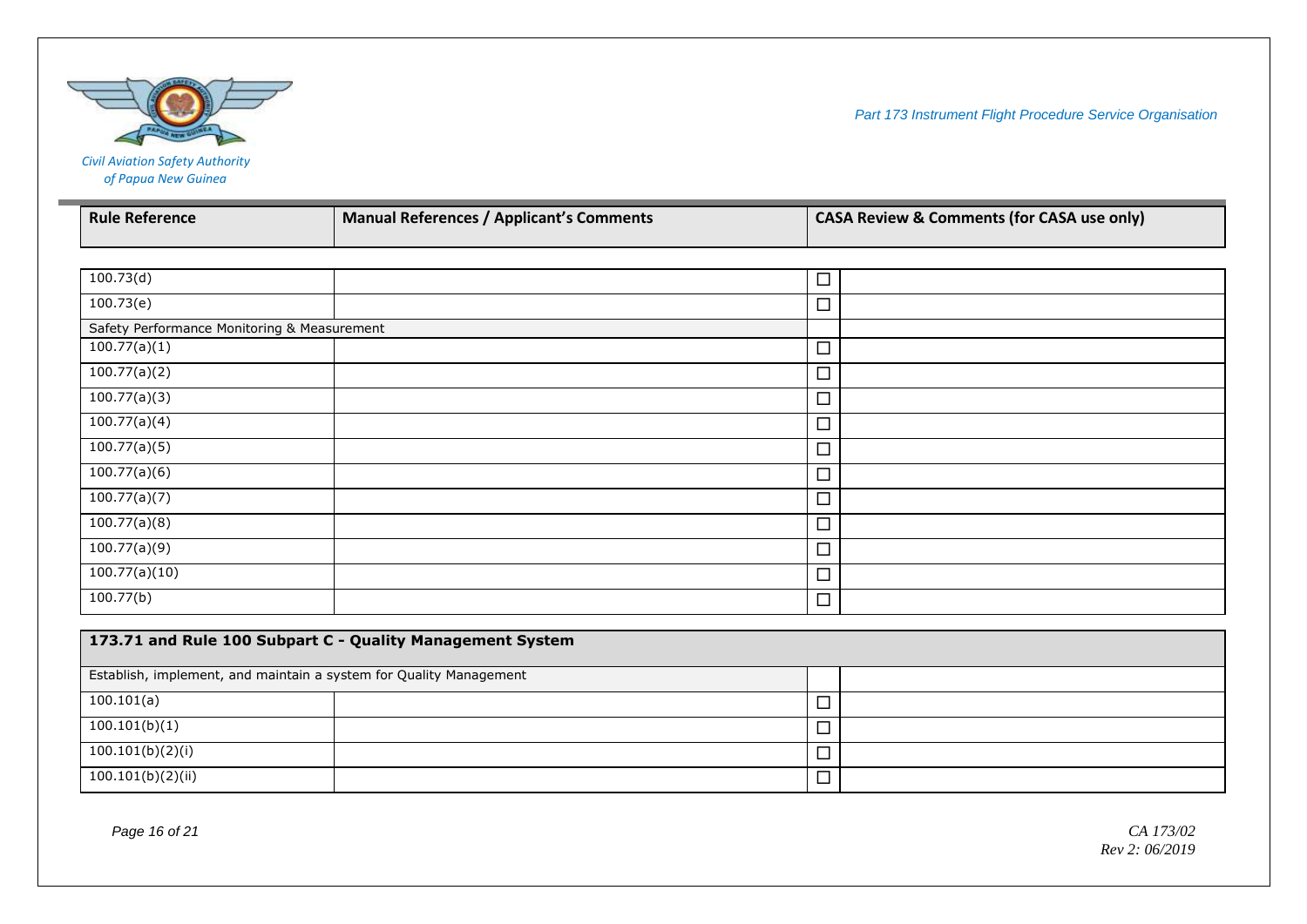

 $\mathbb{R}^n$ 

*Part 173 Instrument Flight Procedure Service Organisation*

# *Civil Aviation Safety Authority of Papua New Guinea* **Rule Reference Manual References / Applicant's Comments CASA Review & Comments (for CASA use only)**

| <b>NUIL VEILLE</b>     | <b>IVIAIIUAI References / Applicant S Comments</b> |        | CASA Neview & Comments (for CASA use Only) |
|------------------------|----------------------------------------------------|--------|--------------------------------------------|
|                        |                                                    |        |                                            |
| 100.101(b)(2)(iii)     |                                                    | $\Box$ |                                            |
| 100.101(b)(2)(iv)      |                                                    | $\Box$ |                                            |
| 100.101(b)(2)(v)       |                                                    | $\Box$ |                                            |
| 100.101(b)(2)(iv)      |                                                    | $\Box$ |                                            |
| Audits                 |                                                    |        |                                            |
| 100.103(a)(1)          |                                                    | $\Box$ |                                            |
| 100.103(a)(2)          |                                                    | $\Box$ |                                            |
| 100.103(a)(3)          |                                                    | $\Box$ |                                            |
| 100.103(a)(3)(i)       |                                                    | $\Box$ |                                            |
| 100.103(a)(3)(ii)      |                                                    | $\Box$ |                                            |
| 100.103(a)(3)(iii)     |                                                    | $\Box$ |                                            |
| 100.103(a)(3)(iv)      |                                                    | $\Box$ |                                            |
| 100.103(b)             |                                                    | $\Box$ |                                            |
| 100.103(c)(1)          |                                                    | $\Box$ |                                            |
| 100.103(c)(2)(i)       |                                                    | $\Box$ |                                            |
| 100.103(c)(2)(ii)      |                                                    | $\Box$ |                                            |
| Management Review      |                                                    |        |                                            |
| 100.105                |                                                    | $\Box$ |                                            |
| Continuous Improvement |                                                    |        |                                            |
| 100.107(a)             |                                                    | $\Box$ |                                            |
| 100.107(b)(1)          |                                                    | $\Box$ |                                            |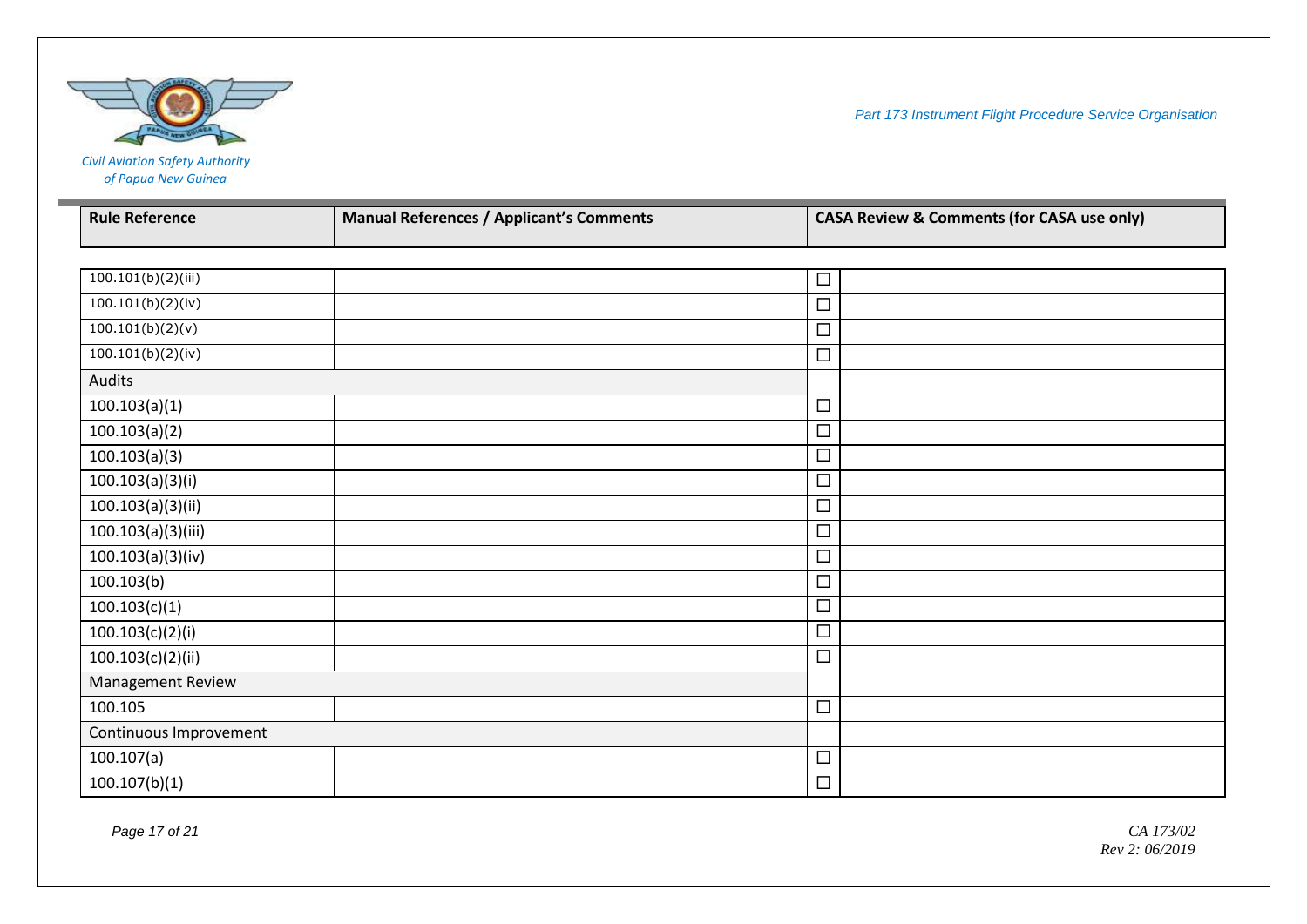

*of Papua New Guinea*

| <b>Rule Reference</b>                          | <b>Manual References / Applicant's Comments</b> | <b>CASA Review &amp; Comments (for CASA use only)</b> |  |
|------------------------------------------------|-------------------------------------------------|-------------------------------------------------------|--|
|                                                |                                                 |                                                       |  |
| 100.107(b)(2)                                  |                                                 | □                                                     |  |
| 100.107(b)(3)                                  |                                                 | □                                                     |  |
| 100.107(b)(4)                                  |                                                 | $\Box$                                                |  |
| 100.107(b)(5)                                  |                                                 | $\Box$                                                |  |
| 100.107(b)(6)                                  |                                                 | □                                                     |  |
| 100.107(b)(7)                                  |                                                 | $\Box$                                                |  |
| Error and Non Compliance Management Procedures |                                                 |                                                       |  |
| 100.109(a)                                     |                                                 | $\Box$                                                |  |
| 100.109(b)                                     |                                                 | $\Box$                                                |  |
| <b>Document Control</b>                        |                                                 |                                                       |  |
| 100.111(a)                                     |                                                 | $\Box$                                                |  |
| 100.111(b)(1)                                  |                                                 | $\Box$                                                |  |
| 100.111(b)(2)                                  |                                                 | $\Box$                                                |  |
| 100.111(b)(3)                                  |                                                 | □                                                     |  |
| 100.111(c)                                     |                                                 | □                                                     |  |
| <b>Record Control</b>                          |                                                 |                                                       |  |
| 100.113(a)                                     |                                                 | $\Box$                                                |  |
| 100.113(b)(1)                                  |                                                 | $\Box$                                                |  |
| 100.113(b)(2)                                  |                                                 | $\Box$                                                |  |
| 100.113(b)(3)                                  |                                                 | □                                                     |  |
| 100.113(c)                                     |                                                 | $\Box$                                                |  |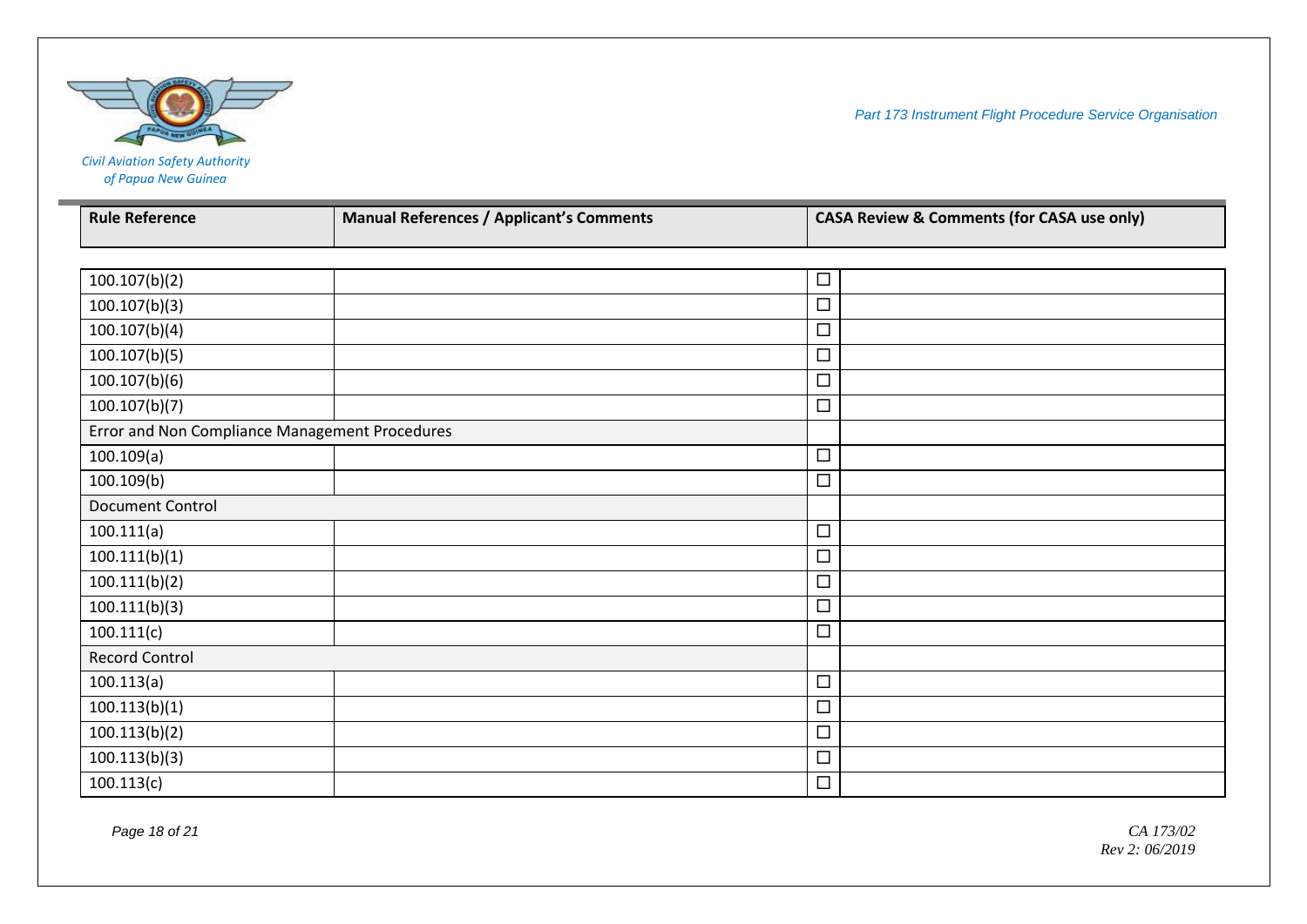

| <b>Civil Aviation Safety Authority</b> |
|----------------------------------------|
| of Papua New Guinea                    |

| <b>Rule Reference</b> | <b>Manual References / Applicant's Comments</b> | <b>CASA Review &amp; Comments (for CASA use only)</b> |
|-----------------------|-------------------------------------------------|-------------------------------------------------------|
|-----------------------|-------------------------------------------------|-------------------------------------------------------|

| 173.101 Continued compliance                                     |  |        |  |
|------------------------------------------------------------------|--|--------|--|
| 173.101(a)(1)<br>Continued compliance                            |  | $\Box$ |  |
| 173.101(a)(2)<br>Current copy exposition                         |  | $\Box$ |  |
| 173.101(a)(3)<br>Exposition compliance                           |  | $\Box$ |  |
| 173.101(a)(4)<br>Exposition available to Senior<br>Persons       |  | $\Box$ |  |
| 173.101(a)(5)<br>Notify the Director any changes of<br>Addresses |  | $\Box$ |  |

| Appendix B — Acceptable Standards for Design, Maintenance and Transfer of Instrument Flight Procedures |  |        |  |
|--------------------------------------------------------------------------------------------------------|--|--------|--|
| B.1(1)<br>Applicable Data compliance with<br>RTCA Inc.                                                 |  | $\Box$ |  |
| B.1(2)<br>Data manipulation or processing<br>compliance with RTCA Inc.                                 |  | $\Box$ |  |
| B.1(3)<br>Data transfer compliance with<br>Aeronautical Information Transfer<br>Model (AIXM-5).        |  |        |  |

**Part 12 Occurrence Reporting**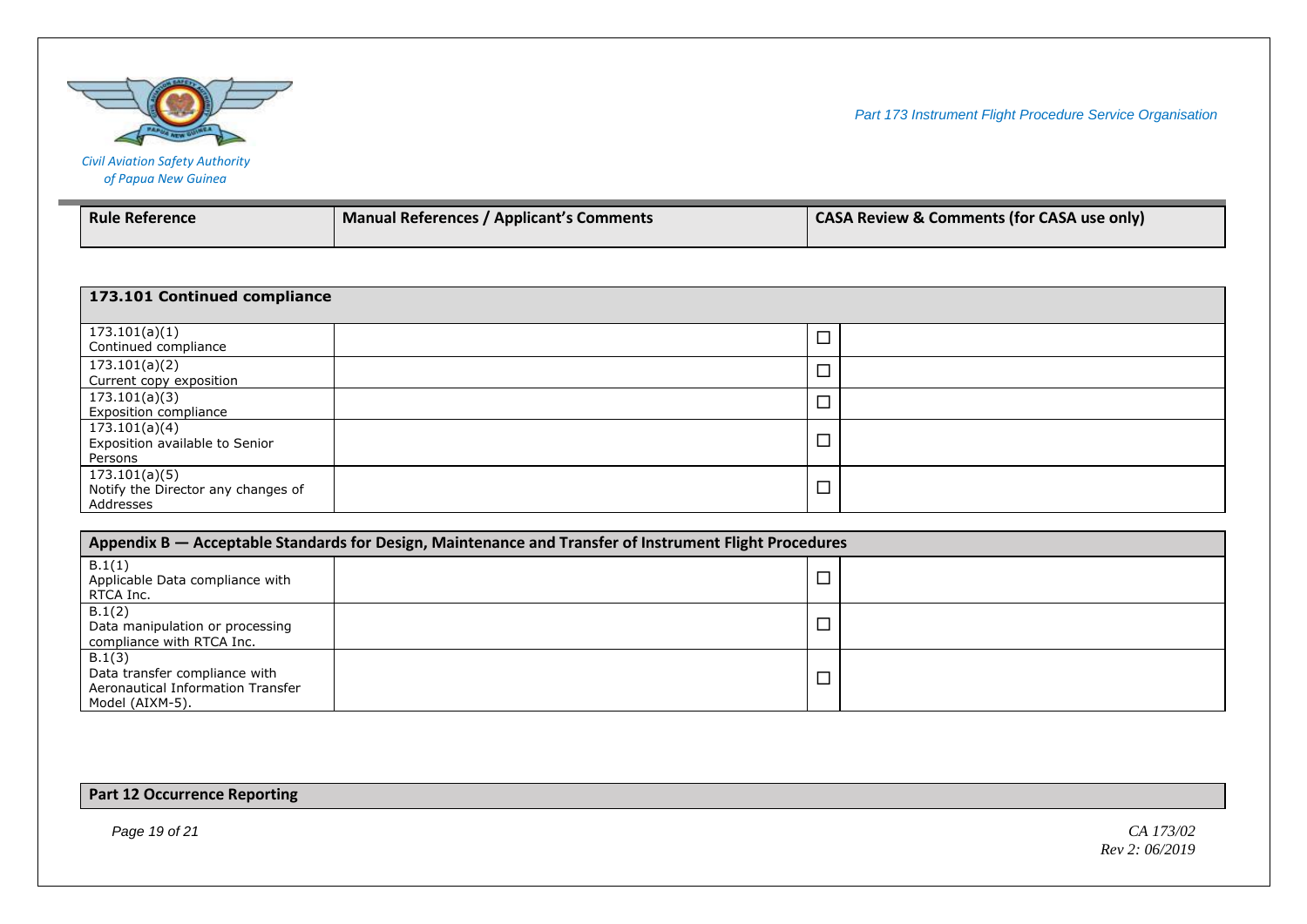

| <b>Rule Reference</b>                | <b>Manual References / Applicant's Comments</b> |        | <b>CASA Review &amp; Comments (for CASA use only)</b> |
|--------------------------------------|-------------------------------------------------|--------|-------------------------------------------------------|
|                                      |                                                 |        |                                                       |
|                                      |                                                 |        |                                                       |
| 12.55(a)(7)                          |                                                 | $\Box$ |                                                       |
| Notification of information incident |                                                 |        |                                                       |
| 12.55(d)(6) [App A(f)]               |                                                 | $\Box$ |                                                       |
| Required information                 |                                                 |        |                                                       |
| 12.57(a)(1)                          |                                                 | $\Box$ |                                                       |
| Provide details                      |                                                 |        |                                                       |
| 12.57(b)(1)(2)                       |                                                 | $\Box$ |                                                       |
| Means of providing details           |                                                 |        |                                                       |
| 12.59(a)(1)                          |                                                 | $\Box$ |                                                       |
| Conduct investigation                |                                                 |        |                                                       |
| $12.59(2)(i)-(iii)$                  |                                                 | $\Box$ |                                                       |
| Submit report to CASA                |                                                 |        |                                                       |
| 12.59(3)                             |                                                 | $\Box$ |                                                       |
| Preventative action                  |                                                 |        |                                                       |
|                                      |                                                 |        |                                                       |

| List any other rules complied with: |        |  |  |
|-------------------------------------|--------|--|--|
|                                     |        |  |  |
|                                     |        |  |  |
|                                     |        |  |  |
|                                     | –      |  |  |
|                                     | −<br>_ |  |  |
|                                     |        |  |  |
|                                     |        |  |  |